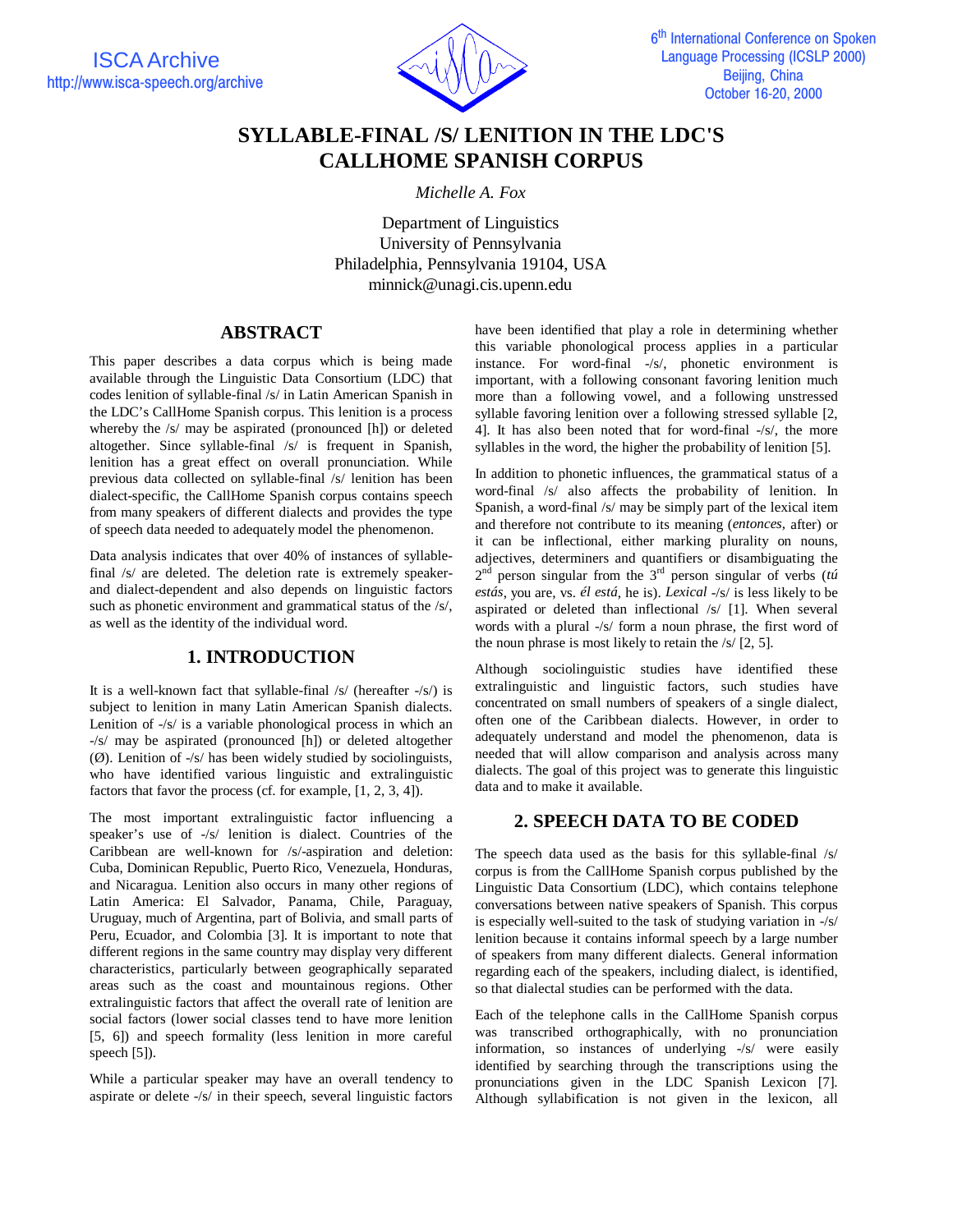instances of word-internal /s/ followed by a consonant are syllable-final [5]. All occurrences of word-final /s/ were also included, even though when immediately followed by a vowel, it may be re-syllabified in fast speech. In addition, in Spanish, surface  $\sqrt{z}$  is actually an underlying  $\sqrt{s}$  [5], so all syllable-final instances of /z/ in the lexicon were treated as /s/.

Although the CallHome Spanish corpus includes nearly ideal data for the study of -/s/ lenition across dialects, the fact that it is telephone quality speech makes the coding significantly more challenging. The phoneme /s/ is characterized by high frequency sound energy, mostly above 4kHz, while telephone speech does not contain frequencies above 4kHz. Because of this, spectrograms were of little help in identifying whether an -/s/ was retained, and the spectrograms were not used during the coding.

## **3. CODING PROCEDURE**

Once a list of all words containing -/s/ was made, a large amount of redundancy was added to the list in order to measure the repeatability of coding. Since the task is a difficult one, it was important to see whether each coder consistently coded tokens, and to see whether the two coders used the same criteria. The list of tokens was then randomized to prevent the coders from being affected by listening to multiple tokens by the same speaker, either (1) by expecting the speaker to retain or delete an -/s/, and hearing what they expected, or (2) by adjusting the coding criteria to the speaker (e.g. if a particular speaker pronounced /s/ very strongly in most cases, a weaker /s/ might be mis-coded as a deletion). In a further attempt to retain constant criteria, samples of -/s/ pronounced as [s], [h], and Ø were presented to the coders at regular intervals during the coding process.

Two students at the University of Pennsylvania performed the coding. The first coder is a female native speaker of English who is proficient in Spanish and a linguistics student. The second coder is a male bilingual speaker of English and Puerto Rican Spanish not familiar with linguistics. Both were familiar with the -/s/ lenition phenomenon before beginning the project.

For each token of -/s/ to be coded, the coder was shown the orthographic transcription of the entire sentence, along with an indication of which -/s/ to code. An automatic alignment of the speech files was used to determine the approximate start and end times of the given word; from this alignment a window of speech starting 20ms before the hypothesized beginning of the word and ending 20ms after the end of the word was played. The coder was able to replay the speech and to change the window of speech as needed.

The coding categories available were:

- *s:* the /s/ was retained;
- *z*: the /s/ was retained and voiced;
- *h*: the /s/ was retained, but only as aspiration;
- $\emptyset$ : the /s/ was not deleted;
- *R*: the recording was distorted and so analysis could not be made
- $f$ : the following segment was also  $/s$ , so the -/s/ in question could not be categorized
- *t*: the entire syllable was truncated

• *T*: the original transcript was incorrect and there was no word with a syllable-final /s/

As noted above, the coding task was a difficult one. The coders were instructed to make a selection for each occurrence of -/s/ unless the recording quality was poor. However, when the coders felt uncertain about a classification, they were able to indicate that the classification had low confidence. The results of this confidence rating are not reported here, although they are available with the -/s/ data corpus.

### **4. RESULTS**

A total of 24,473 different instances of -/s/ from the training and development test files of the CallHome Spanish corpus were coded. 4,727 of these tokens were coded twice, and 843 of these were coded three times. In this corpus of -/s/ data, each coding includes references to the word's location in the speech and transcript files and information about the phonetic environment and the speaker. This data is being made available through the LDC; see www.ldc.upenn.edu/fox/ch\_span/ for more information.

#### **4.1. Overall Deletion/Aspiration**

Table 1 shows the compiled data with the percentage of tokens receiving each of the classifications. The category "conflicting coding" indicates that a token was classified once as [s] and once as Ø, and so could not be classified as one or the other. It is somewhat surprising that the category [h] was selected so infrequently (less than 1% of tokens) given that -/s/ aspiration is widely cited in the literature. This may be due to the fact that the telephone-quality recording makes differentiation of [s] and [h] more difficult.

In the rest of this paper, the classifications [s], [z], and [h] are considered to be *s-retention*, while Ø is considered to be *sdeletion*. The tokens with all other classifications have been removed from consideration. After making this modification, the overall deletion rate is 42.7%.

## **4.2. Repeatability of Coding**

Table 2 shows the distribution of codes for the tokens that were coded more than once. Both of the coders had high percentages of repeatability considering the difficulty of the task (88% for Coder 1 and 86% for Coder 2). However, the agreement across speakers was significantly lower, 76%, with the majority of disagreement being labeled [s] by Coder 1 and Ø by Coder 2.

| Classification     | Num tokens Percentage |      |
|--------------------|-----------------------|------|
| [s]                | 11114                 | 45.4 |
| [z]                | 1242                  | 5.1  |
| [h]                | 232                   | 0.9  |
|                    | 9371                  | 38.3 |
| Syllable truncated | 333                   | 1.4  |
| Followed by /s/    | 639                   | 2.6  |
| Poor Recording     | 600                   | 2.5  |
| Conflicting coding | 482                   | 2.0  |
| Transcript wrong   | 460                   |      |

**Table 1**. Classification of all tokens of -/s/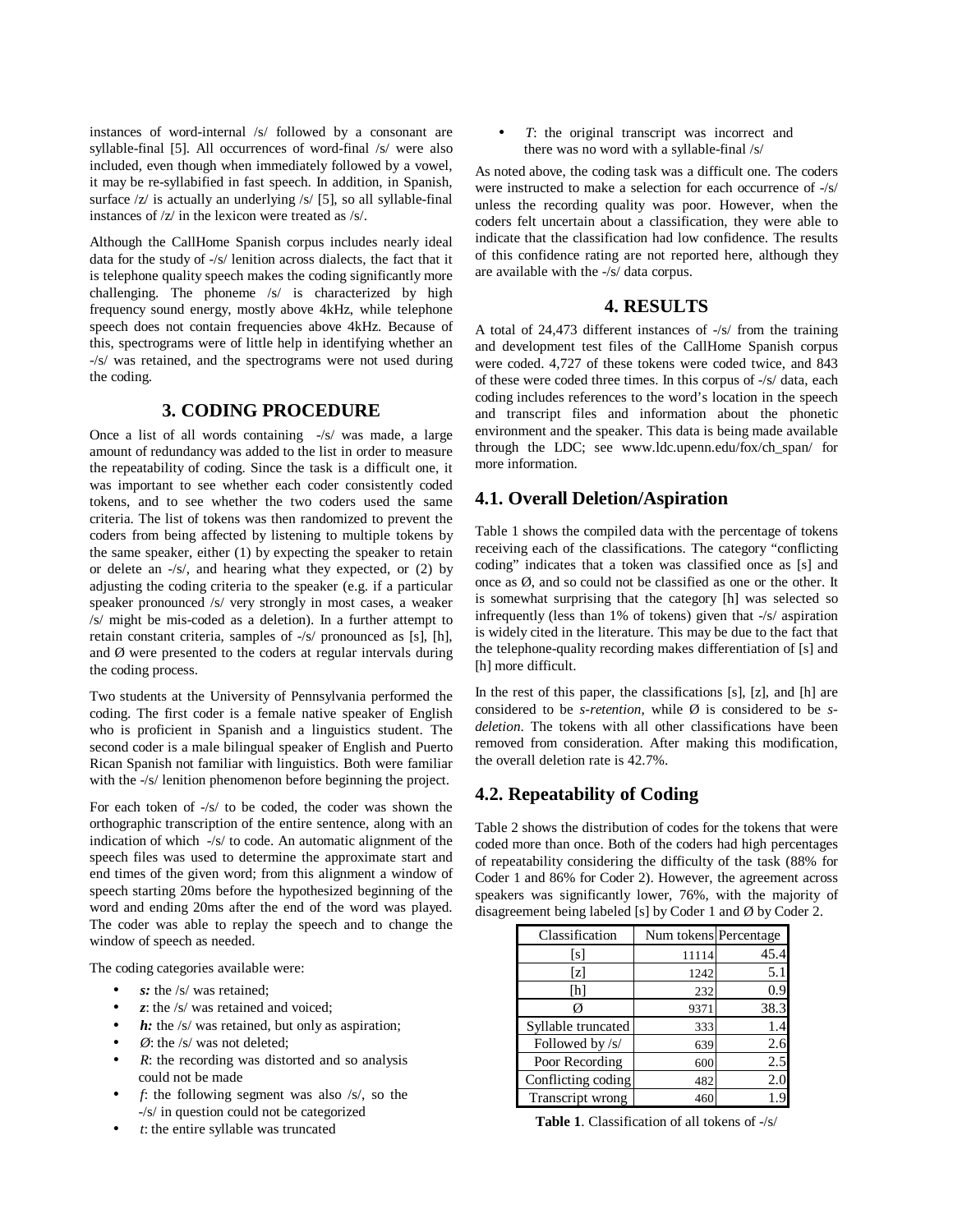This is mostly due to a difference in coding criteria by the two coders; Coder 1 only 40% of all tokens as deletion while Coder 2's labeled 53% of tokens as deletion.

#### **4.3. Effect of Speaker and Dialect**

Since -/s/ lenition is dialect- and speaker- dependent, the overall deletion rate for the entire -/s/ corpus does not necessarily represent the results for any actual speaker or dialect. It is therefore necessary to look at the data by these factors. Figure 1 shows the percentage deletion for each of the 172 speakers with more than 50 tokens of -/s/, sorted by amount deletion. The values range from 5% to 90%. Although the literature speaks of dialects with high -/s/ lenition and others dialects without, this data indicates that most speakers fall somewhere in the middle of these two extremes and there are no sharp divisions between speakers of different dialects.

Figure 2 shows the percent deletion for each dialect, separated by location in the word. As expected, most of the countries reported to have high lenition rates [3] do have high deletion in this data. The data for Honduras is an exception, since the data here shows a small mount of deletion, but this may be due to the small number of speakers (only 2). Furthermore, even the countries which are not reported to have -/s/ lenition do show a fare amount of deletion, especially word-finally.

|         |     | Coder 1           |      | Coder 2 |     |
|---------|-----|-------------------|------|---------|-----|
|         |     | $\lceil s \rceil$ |      | ls      |     |
| Coder 1 | [s] | 1755              | 383  | 808     | 367 |
|         | Ø   |                   | 1049 |         | 659 |
| Coder 2 | l S |                   |      | 282     |     |
|         |     |                   |      |         | 313 |

**Table 2.** Distribution of codes for tokens coded more than once

#### **4.4. Linguistic Factors**

**Phonetic environment.** The rate of  $-\frac{s}{s}$  deletion varies greatly with respect to the following segment. Before a vowel, 30.0% of word-final -/s/ deleted; 45.4% before a pause; and 55.1% before a consonant. Table 2 shows the word-final data for each of the dialects having a sufficient number of tokens. Different dialects operate under different constraints. For example, the Venezuelan data does not show great variation by context, while the Mexican, Peruvian, and Argentinean data have much lower deletion rates before a vowel than before other contexts. In addition, the Mexican and Colombian data have less deletion before voiceless stops  $/p/$ ,  $/t/$ , and  $/k/$  in comparison to the other dialects.

**Grammatical status of /s/.** As described in the introduction, the lenition rate has been linked to the grammatical status of a



**Figure 1.** Percentage deletion for each of the speakers



**Figure 2.** Percent -/s/ deletion for word-final /s/ (black) and word-internal syllable-final /s/ (white) for each dialect. The number in parentheses indicates the number of speakers from each dialect.